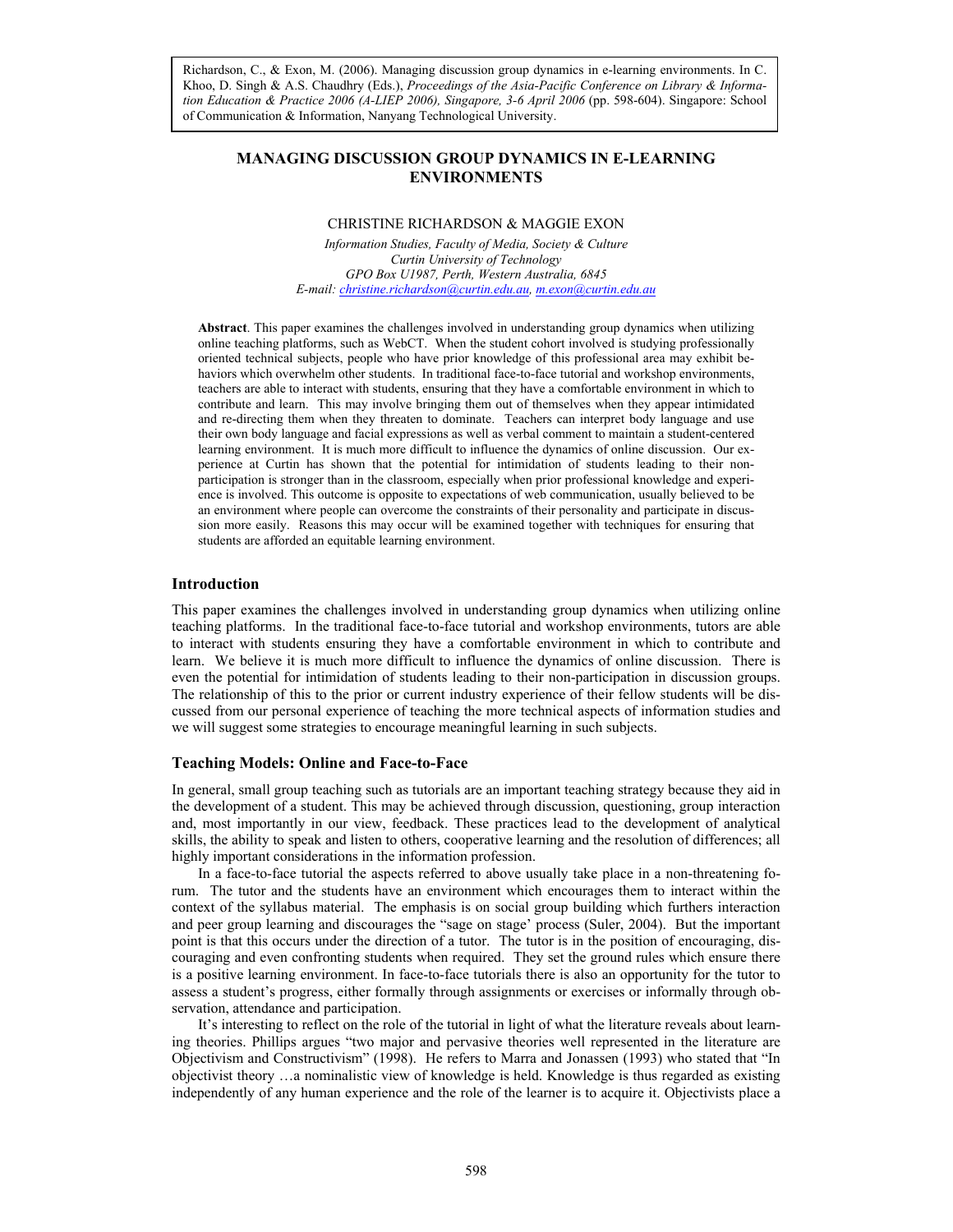strong emphasis on defining learning objectives and implicitly assume that the learner is an empty vessel, to be filled by the instructor (Reeves, 1992)".

Constructivism, on the other hand, is centered more around the learner. It puts forward the idea that students bring with them an experience which influences their understanding and interpretation of knowledge. In this situation the tutor is the facilitator and the student is responsible for what and how they learn.

From our perspective, we would agree with Phillips (1998) when he argues that rather than objectivism and constructivism being opposing ideas, "in reality there is a continuum between the two."

If one considers the purpose of a discussion board, one could argue that it is analogous to a tutorial which is held face-to-face. This is a view put forward by Suler (2004) who writes: "In many but not all ways it's similar to moderating a face-to-face discussion".

Bradshaw and Hinton in their article titled B*enefits of an online discussion list in a traditional distance education course* (2004) report on the literature on the use of asynchronous discussion boards. They write:

*As McLoughlin and Luca (2000) state, the literature abounds with promises suggesting that discussion lists will provide the ultimate learning experience; an interactive environment where learners engage, build knowledge and apply critical thinking. Bunker and Ellis (2001) regard discussion lists as the electronic equivalent to an on-campus tutorial or seminar.* 

Others reflect the view that "…warns against blindly accepting such promises and argues that while advanced technology gives online courses a favorable appearance, many such courses fail to deliver in terms of teaching and learning quality" (Bradshaw and Hinton, 2004).

Using a discussion board as more than an email exchange list requires that we consider the pedagogical needs of students. Primarily we want to foster deep learning rather than shallow learning which a quick and unthinking change can encourage. To promote deep learning in this environment we need to:

- *Foster active and long-term engagement with learning tasks;*
- *Stress the meaning and relevance of the subject to students;*
- *Clearly state academic expectations; and*
- *Give students the opportunity to exercise responsible choice in the method and content of study. (Online resources: teaching to improve student learning. http://lsn.curtin.edu.au/learn\_online/teach/online/tech.htm)*

There is little literature on the application of discussion boards in the teaching of information studies although there is a paper currently due for publication (Pym, 2006) which reports on a case study of their use. In our experience at Curtin, the special nature of information studies education and the students who choose our courses do present potential problems in making discussion boards a success.

# **Online and Distance Education in Information Studies at Curtin University**

Courses for the education of professional information workers were introduced at the then Western Australian Institute of Technology (since 1987 Curtin University of Technology) in the early 1970s. Initially the courses were exclusively for the education of professional librarians but subsequently courses in records management, corporate information management, knowledge management and archives were introduced. From the beginning these professionally qualifying courses were available at two levels, undergraduate and graduate diploma, with the graduate qualification later expanded into a masters by coursework degree.

The founders of these courses were always interested in the possibilities offered by distance education. Not only was there a growing demand for newly qualified professional librarians in the state of Western Australia, but there was a pent up demand for university-based professional education from those already working in the field. These librarians had been qualified through registration courses and examinations conducted by the Library Association of Australia (as it was then known) and wished to upgrade to the new qualifications. Some of these had considerable experience, were working in fulltime jobs and needed to study off-campus. During the 1970s and early 1980s, the courses were progressively written for distance education until by the mid-80s, one could become professionally qualified entirely through the distance education route without a residential component.

As in many other countries, Australia experienced the closure of library schools from the 1980s and there are now only two in Australia offering distance education. Curtin's student body is now found Australia-wide and, increasingly, in this era of globalization in higher education, in many other countries. As technology and connectivity improved, the courses were changed from hard copy print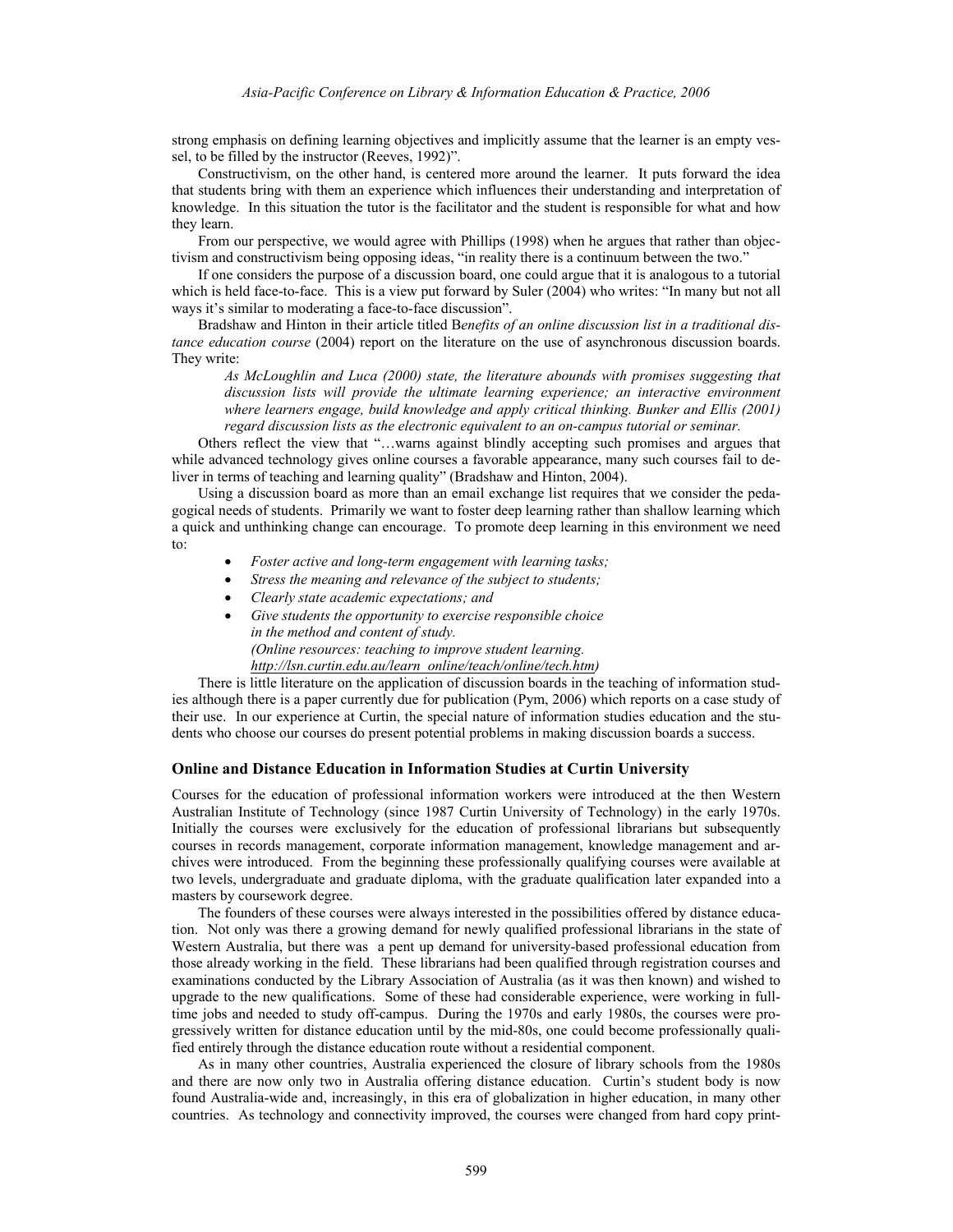based units to online. All of our students, even if they are enrolled as on-campus students use the online sites and are expected to contribute to discussions. In addition, nearly all of our students study some subjects by distance education during their courses, even if they live in Perth, and two-thirds of all student enrolments are in distance mode. Issues in providing quality online education have therefore become central to our course development processes.

Curtin as a whole uses the online learning platform, *WebCT*. It is not the purpose of this paper to discuss the merits or otherwise of this product. Various tools are available within *WebCT* for effecting communication between members of a learning community, both teachers and students. On the whole, our favoured form of communication has been the asynchronous discussion board. The availability of this tool is standard when a new WebCT site is established and it is a method of communication with which most students are familiar. WebCT offers the possibility of setting up as many separate forums within the discussion board tool as is necessary and sub-sets of students can be assigned membership of various boars as needed.

### **Characteristics of Information Studies Students at Curtin**

From the very beginning of the courses at Curtin, the student body has been heterogeneous. Although there are a few students who enter undergraduate courses straight from school, the majority are mature age, with a large number looking for a change of career after years in a different profession. Similarly, students at the graduate level consist both of those who have just completed an undergraduate degree and those who have not studied for some years. There is also a mixture of those who are completely new to information studies and those who have workplace experience. This experience varies widely, between those who are unqualified library assistants or clerical records officers, qualified paraprofessionals wishing to upgrade to a professional qualification after a period of working and some who have extensive experience in senior positions but wish to have a more recent qualification.

The experience some students bring to the course significantly affects their attitudes and approach to face-to-face tutorials and it becomes evident quite quickly who has worked in the industry and who has not. Although a period or two of work experience is built into all our courses, this does not necessarily take place early enough to influence how students behave in early classes. Members of staff have tended to view these differences as a positive resource in which experienced students can contribute valuable examples in discussions of general principles. Does this productive difference transfer to the asynchronous discussion board, which in online courses is often the major substitute for face-toface tutorial participation? It is our experience that often it does not.

#### **Asynchronous Discussion Boards in Curtin Online Courses**

The authors of this paper teach in a wide variety of subject areas but most of them might reasonably be described as technical, including such subjects as information retrieval, metadata, cataloguing, indexing languages and information systems software. These subjects are characterized by a combination of a strong theoretical base and the need for students to become familiar with practical technical processes. Lecture notes tend to be lengthy and theoretical in order to provide an expert guide to professional areas which have become more complex and are subject to accelerating change. Each topic in a unit (Curtin terminology for a semester-long curriculum subject) has an associated set of tasks which students are asked to undertake in their own time. They are invited to comment on these tasks on the discussion board. It should be noted, however, that none of these units of study contains a formal, assessable requirement that the discussion board be used.

The analysis of the use of asynchronous discussion boards by students which follows is based on our experience in these subjects. Reflective practice has shown us that the nature of technical units is different from the generality of humanities and social science subjects. Both of us have also taught foundation subjects for first year students within the media degrees at Curtin. Our experience of online teaching in these subjects reinforces this view.

It should first be noted that a great deal of the use of the discussion boards is for queries to teaching staff. This is supported by Pym (2006), who writes that: "For the two IT subjects in particular, between 40 and 60% of all forum activity related to assignments". A discussion board can become almost exclusively a mechanism for dealing with practical queries raised by individual students. This is not something which we should discourage because it is good to answer such queries in a forum where the answers can benefit all students. There are varying opinions, even within our own teaching department, as to whether a WebCT discussion board which is used only for such queries reflects a pedagogi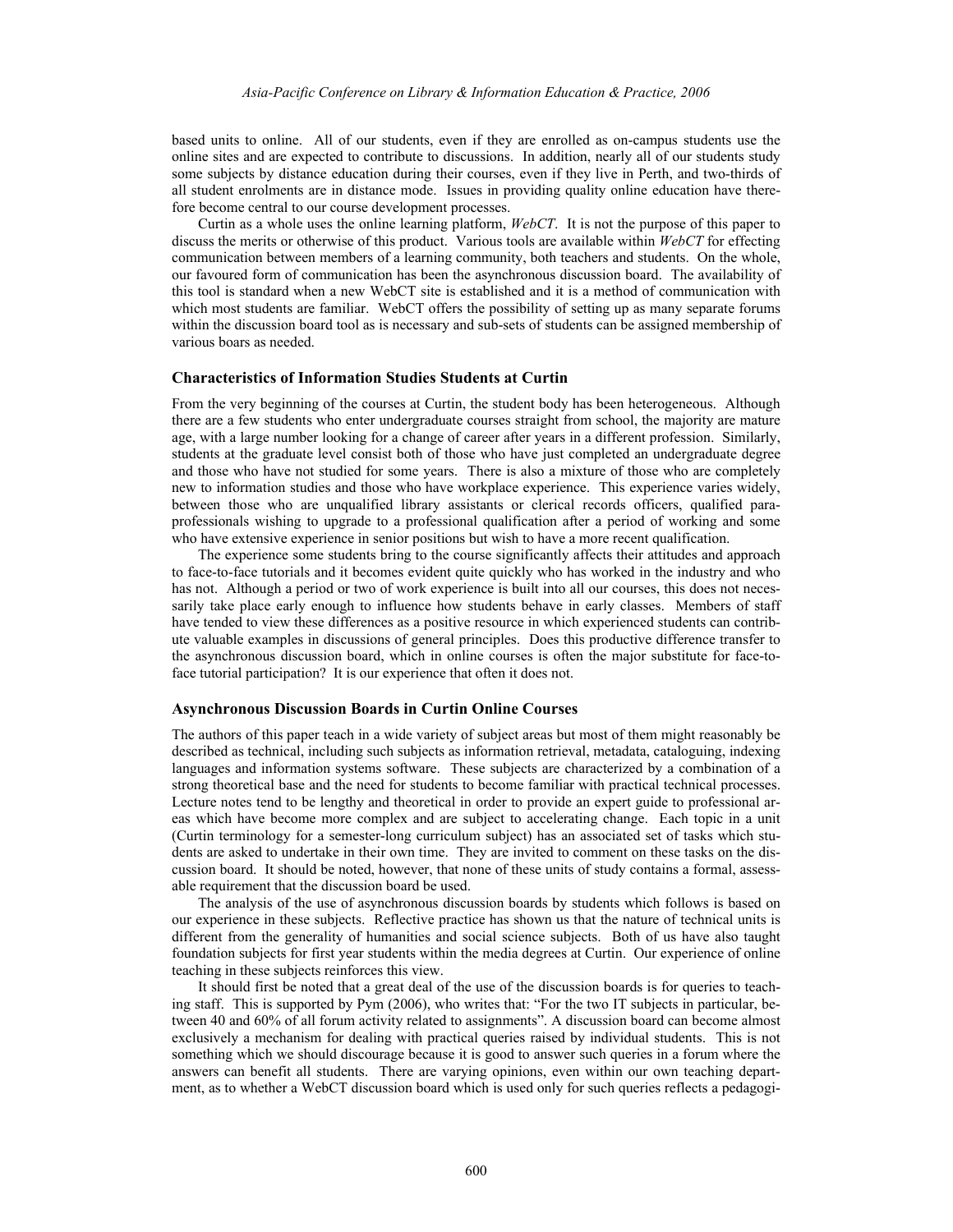cal problem rather than the reality that many students have pressures on them outside their studies which prevent them from contributing to wider discussion.

However, in most of the units we have taught since going online, use of the discussion board is wider than questions about the practicalities of courses and assessment. True dialog between members of the group does appear, but which members? It is inevitable that some students will tend to dominate boards, since some really enjoy this form of communication and others do not. There are many students new to information studies that are capable of making erudite and helpful comments and responding in a supportive manner to other posters. However, we have found that it is differences in behavior between those with industry experience and those without which offer the greatest challenges to the tutor.

In most semesters in most units, one single welcome message from a student to fellow students triggers a flood of responses. Unlike in class, when an introductory session tends to be quite brief and can be controlled by the tutor, these welcome messages can be long and detailed. Once you have a few messages detailing years of experience, or expressing hope that the course will provide support in dealing with a professional problem of which the other students are, as yet, barely aware, the scene may be set for a damaging split between the students.

We have had cases where students have privately contacted us expressing their concern that they will not be able to "catch up" with other students. They fear that the level expected of them will be one which they are not capable of achieving. In one case, in a unit with small enrolment numbers (owing to it being offered outside its normal semester) there was only one student enrolled who did not have extensive experience. Because this was a first year unit before work experience was undertaken, she was totally without a working perspective on information studies. She did contact the discussion group but only with the single question: "Does everybody work in a library but me?"

Another problem which can arise is with the student tasks which are set for each topic within the unit. We have one unit which was developed a few years ago to change the way we taught information organization and retrieval. This places metadata issues in the context of general concepts of information design. We were pleased with the range of tasks devised and positively invited students to comment on the tasks and collaborate in undertaking them by using the discussion board. The very first week, a small group of clearly highly intelligent and highly experienced students responded with a lively debate. The next week the same thing happened. Even we were surprised at how students who were currently working could find the time to comment at such length, especially when this was not assessable work. The effect of this on some of the other students was devastating. We had students who wished to withdraw on the grounds they were not capable of doing the unit and even one who was affected enough to visit the university counselling service.

Are courses in information studies particularly vulnerable to this problem? We believe that the risk of students feeling marginalized and rejected by a discussion group in our units is high. We have already discussed the preponderance of mature age students in these courses. At undergraduate level, in particular, the courses seem to attract mature age students who may have never had the opportunity for tertiary study before. Not only do they have no relevant experience, it may be some years since they have studied at all. They may be uncomfortable with the technology and have little idea of how "discussion" using a keyboard rather than voice works. This problem should not be exaggerated - mature age does not imply lack of technological understanding. Nevertheless, we find that there is still a significant sub-set of students who do feel intimidated by their lack of technical knowledge and experience of online communication.

This discussion may imply that the experienced students are using the discussion groups in the manner intended and that our only problem is to ensure that all students benefit, not just a few. However the problem is deeper than that. We have real concerns about the attitudes some working students bring to their studies. These concerns go to the heart of the rhetoric of online collaborative education; that students derive general insights and problem-solving skills by building their individual experience of the world into a shared theoretical perspective. With many experienced students the process seems to work completely in reverse. They expect to be provided in the course with a theoretical context which will validate what they do now, or give them answers to immediate professional problems. They are not particularly interested in the professional concerns of others, nor do they necessarily want to spend time trying to understand how underlying theoretical principles are applicable in other areas of the profession.

On the discussion boards this can develop as increasingly detailed, lengthy and impenetrable discussions between two or three students on matters of interest only to them. This is most often manifested when a small group of students use the same software products in their information services. These threads can move away, very quickly, from discussion of general functionality into a considera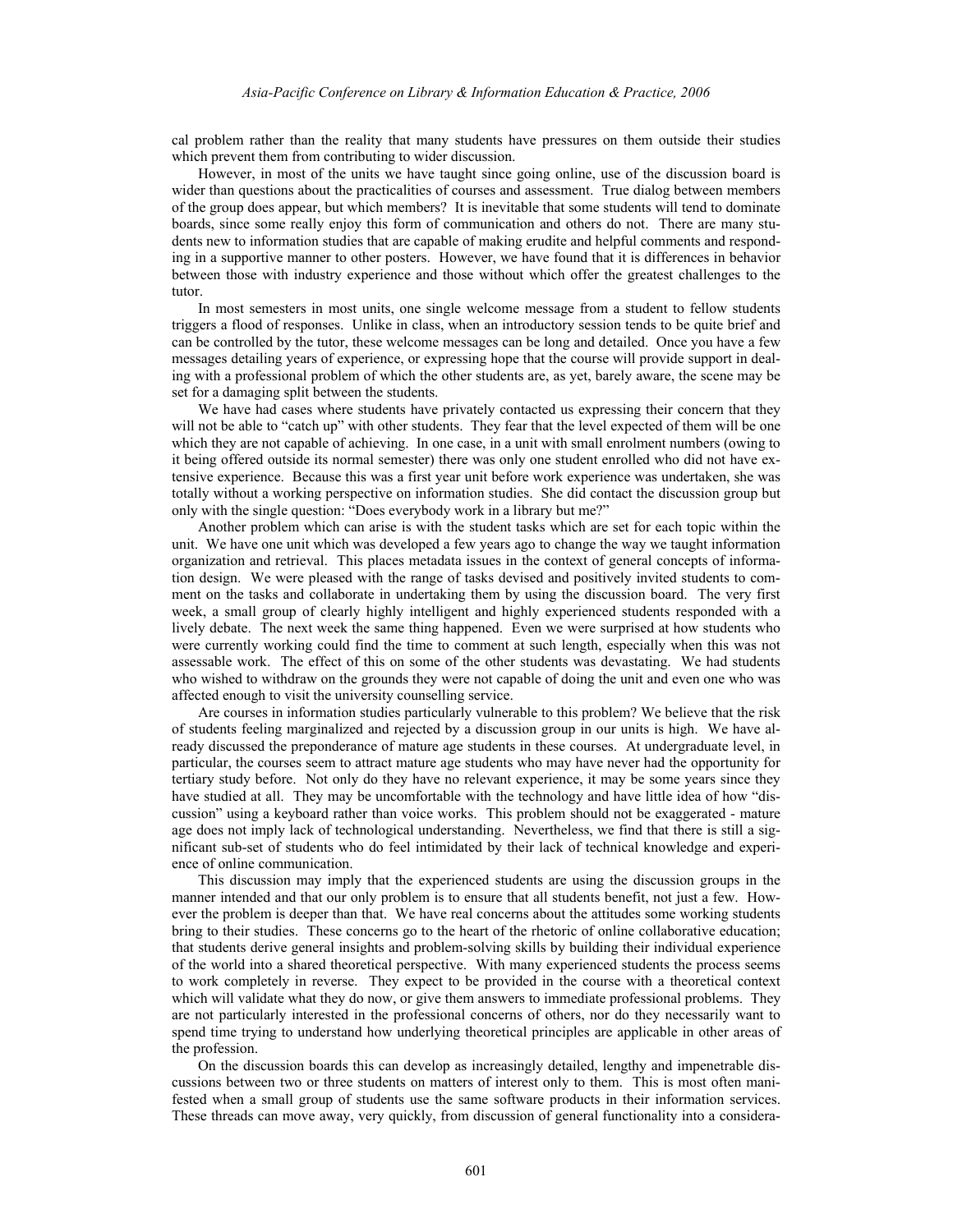tion of implementation in very specific contexts. Such discussions usually contain technical language which is not familiar to the other students, including an alphabet soup of abbreviations.

It is perhaps unfair to single out a specific group of students at this point, but the staff at Curtin have been particularly concerned about the attitude of students who come from a records management background. The core units in information studies courses are taken by students in all streams; librarianship, archives and records. We are concerned to elucidate general principles of information organization for mixed groups of students. All of them will go out into a world in which the barriers between the way we handle and disseminate different forms of information are breaking down. It is vitally necessary to understand topics such as metadata at the highest theoretical level. However, the regulatory and compliance framework demanded by the records management industry requires its practitioners to concentrate on procedural issues, and develop procedures and methods which conform to standards which tend to change very slowly. There is also a terminology problem, in that records managers have tended to define concepts such as classification and indexing in terms specific to themselves without reference to bodies of professional literature built up over decades. Instead of using the discussion boards to communicate between professions and obtain new insights from each other, they tend to fall into their habitual habits of mind and entrench these further by talking only to their own kind.

The irony is that those without experience on the boards tend to believe that students who enter into very specialized and technical discussions are, by definition, better students. In fact, the contrary may well be true. Those without work experience who have disinterestedly examined professional concepts and industry practices against a theoretical framework may well have a better learning outcome than those with work experience who are unable to generalize from it.

### **Potential Solutions to Discussion Group Problems**

## *Do you force participation?*

We clearly would like all students to participate in the discussion boards. How might we do this? One solution often proposed is that incentives could be used, normally a positive incentive such as extra participation marks or a negative incentive by making participation a compulsory element of assessment. One example of this is given by Suler but it shows that such incentives only last as long as the reward exists. There does not seem to be long-term behavioral change.

*You may need to offer concrete incentives to motivate your students. Participation may determine part of the student's grade. You might offer extra credit. Of course, the bonus point system you use will depend on your grading structure. In those classes in which I adopt this strategy, I usually award half a point per post, with a cap on the number of bonus points possible. To qualify for extra credit, a post must consist of at least three sentences and must pertain, in some way, to the course content. It's a lenient rule.* 

*Although we instructors would rather not have to use such a system to reinforce discussions, it does work quite well. Sometimes enthusiastic students will continue posting beyond the point of attaining the maximum number of bonus points. Usually, though, once they hit the cap, they stop posting.* 

#### (Suler, 2004)

Pym (2006) believes that that "online assessment pieces requiring the posting of a commentary to the forum were not seen as useful by the majority of staff". He believes that concerns about compulsory posting need to be researched.

One of media units we have taught had a requirement to contribute a certain number of posts per semester, but the quality of these was often poor and gave the impression that the students were merely going through the motions of composing their obligatory 300 words.

There is a more practical objection to using some of the marks for a unit to assess compulsory contributions to discussion groups. Those marks may be needed to assess students' individual competencies in professional technical tasks.

#### *Encouraging participation*

It may be better to encourage participation by arousing the interest of students in the process of collaboration. Bradshaw and Hinton describe a successful discussion board based on McLoughlin and Luca's (2000) concept of authentic contexts. The board was characterised by "the use of topics that were con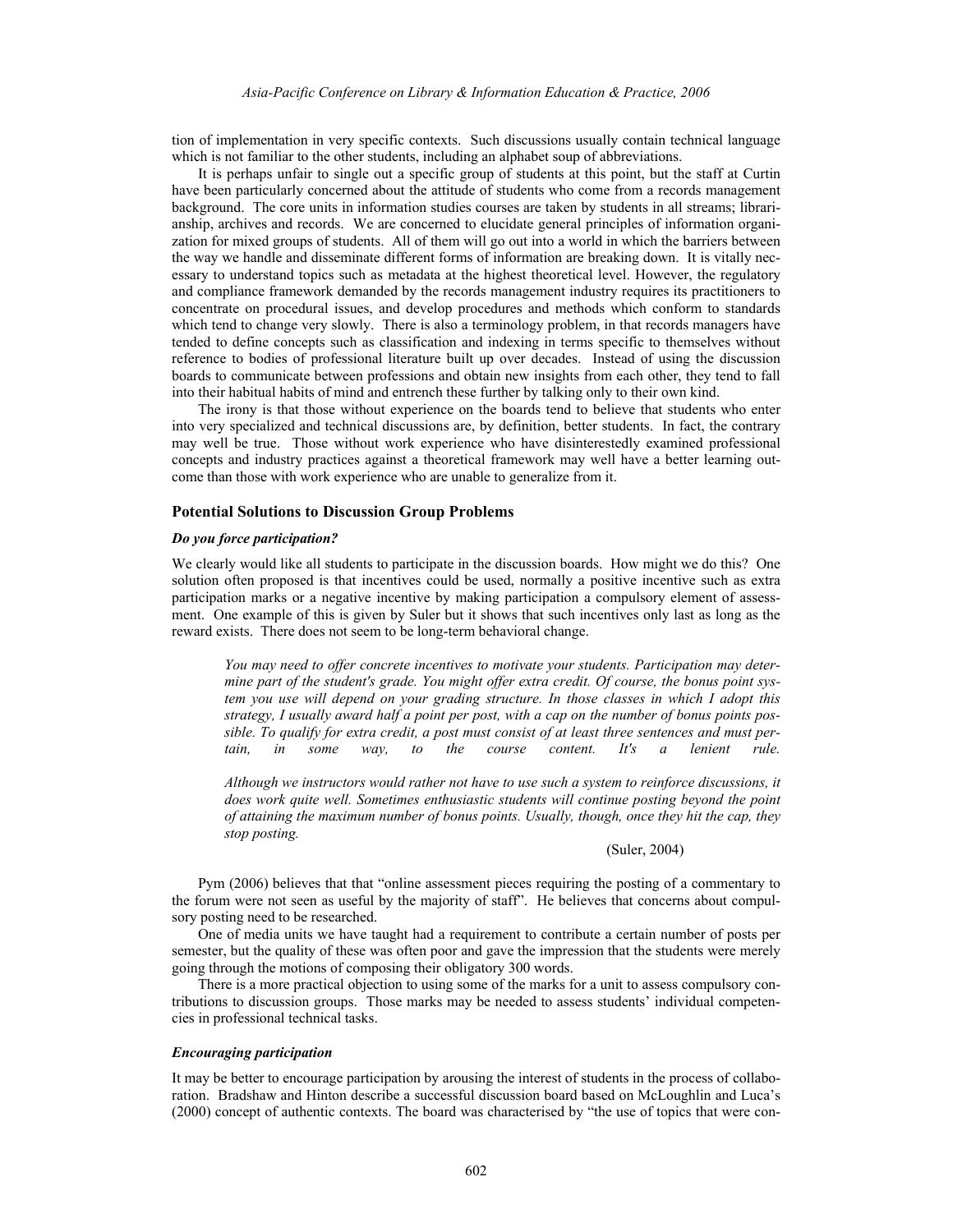temporary, relevant to the student's chosen profession and were directly aligned with the content of the course." Phillips (1998) refers to the Situated Cognition Theory of Brown, Collins and Duguid (1989) which "seeks to reflect the way the knowledge will be used in real-life by providing authentic context which: has authentic activities; [...] promotes reflection; enables tacit knowledge to be made explicit; [and] provides for integrated assessment of learning within the tasks."

The largely positive reaction to the student tasks in the unit on information design described above, shows that this approach can provide very good results. However, even providing such interesting and relevant opportunities for discussion will not be wholly successful unless all students feel able to contribute. Clearly some moderation is needed.

# *Influencing behavior and the process of moderation*

O'Leary (2005) discusses techniques which can be used to influence the conduct of discussion boards. Among the techniques she advocates are the provision of IT support, agreeing rules and roles and encouraging the use of a common language and tone. One interesting suggestion (McConnell et al 2004, as quoted by O'Leary) is that, instead of assessing actual contribution, you assess personal reflections on the collaborative process.

The list of techniques provided by Berge (1995) implies that the instructor should frequently post in order to guide the discussion towards the learning outcomes and find unifying threads. We believe that in most cases the process of deriving general theoretical insights from individual experiences will probably not take place unless initiated by the instructor. The downside of taking this approach is the time that it takes to audit the messages and direct the discussion in the most fruitful direction. We believe that this demands greater teaching skills than merely answering direct student questions. Many teachers see little cost-benefit in online education because such directed learning is much more time consuming than being in a face-to-face class. Berge believes that instructors need to be prepared to contribute "between one quarter to one half of the material on the discussion board."

Despite this burden on the instructor, we believe that it is vitally necessary that discussion boards are moderated so that the alienation problems discussed above are minimized.

### *Preventing alienation*

Berge (1995) recommends that you "praise and model the discussant behavior you seek" and that you "do not ignore bad discussant behavior". This refers to "flaming" and, of course, we do not imply that the alienating messages we have described above constitute such bad behavior but they need managing in just the same way. Berge also believes that you should be "accepting of lurkers". "Some people learn by listening to others so do not assume learning is not taking place."

O'Leary (2005) is a strong supporter of the idea of having separate discussion boards for different groups of students. Under some circumstances, small groups may be most productive. We recommend that, if a topic develops which is detailed; technical or off-topic and only involves a few students, it should be moved to a separate area where the discussion can continue without marginalizing the main group.

WebCT and similar systems have facilities for private messages to individual students. This may be the best way of dealing with a posting which expresses frustration, anger; or a belief that that the posting will be regarded as naïve and foolish. The private message can be more personally supportive than a response to the main list.

# **Conclusion**

The most important lesson learned by those who develop online courses is that each subject is different, each student cohort is different and that there are no easy routes to success. The literature of online education rarely offers recipes for good educational outcomes in all situations, only general principles which should be followed. However, it is clear that one of the essentials for success is support from the instructor, whether this consists of quiet, background intervention or active moderation. The instructor must not only commit time to this task but also educational skills and empathy.

Universities like ours wish to expand online education into all courses because it is perceived as an answer to accepting growing student numbers without extensive capital works and the risk of campus overcrowding. They ignore the costs of such education at their peril. We are committed to distance education but have no illusions that great care is needed if we are to build online communities which offer the same benefits to students as the traditional face-to-face mode.